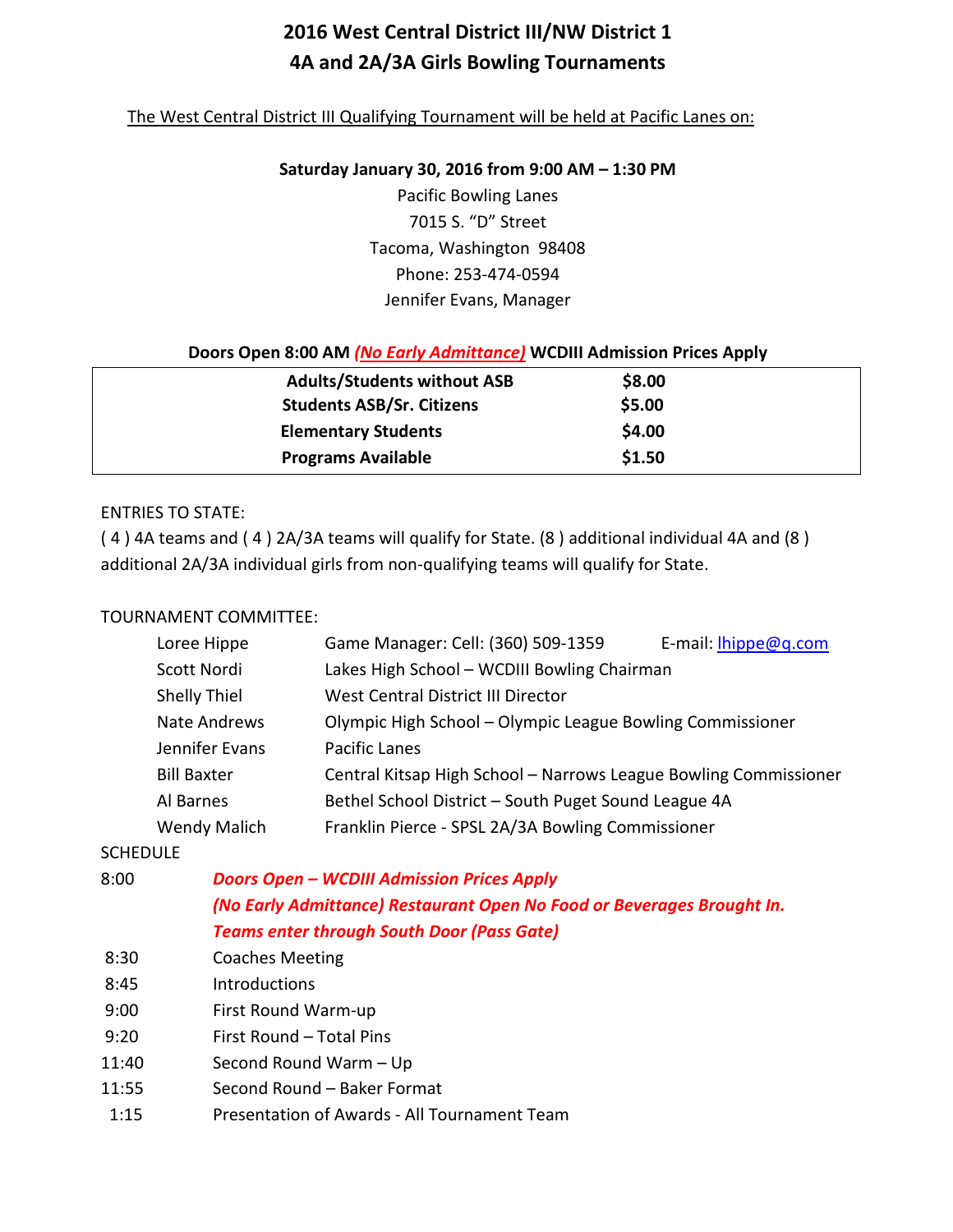#### ROSTER & ELEGIBILITY

**Please send one copy of your official roster on provided page via email to:** [lhippe@q.com](mailto:lhippe@q.com) by **Monday, January 25**. Earlier is preferred. AD's must also put rosters on WPA.

Changes can be made on the official 7 member team roster up until bowling begins in round 1. There will be no changes to the official roster after bowling begins.

4A DIVISIONS – 4 to State SPSL (6 entries) Narrows (3 entries) District 1 (1 entry) Bethel **South Kitsap Cascade** Cascade Curtis **Curtis** Curtis Curtis Curtis Curtis Curtis Curtis Curtis Curtis Curtis Curtis Curtis Curtis Curtis Curtis Decatur **Timberline** Emerald Ridge Yelm Federal Way **Contract Contract Contract Contract Contract Contract Contract Contract Contract Contract Contract Contract Contract Contract Contract Contract Contract Contract Contract Contract Contract Contract Contract Co** Graham-Kapowsin Puyallup Rogers Spanaway Lake Thomas Jefferson Todd Beamer 1A/2A/3A DIVISIONS – 4 to State Narrows ( 5 entries) Olympic League ( 5 entries) Capital **Bremerton** Central Kitsap Klahowya Foss **North Mason** Lincoln Olympic Mt. Tahoma **Peninsula** (SPSL) North Thurston Sequim Shelton Franklin Pierce (SPSL) Wilson Washington (SPSL) River Ridge (Independent) Steilacoom (SPSL)

#### TEAM ENTRY:

Each team may have a roster of 7 players, 1 scorekeeper and 2 coaches. No one other than those listed on the official roster will be allowed on the lower scoring and bowling area.

#### PRE CONTEST WARM – UP

Fifteen (15) minutes will be allowed for practice prior to the beginning of the tournament.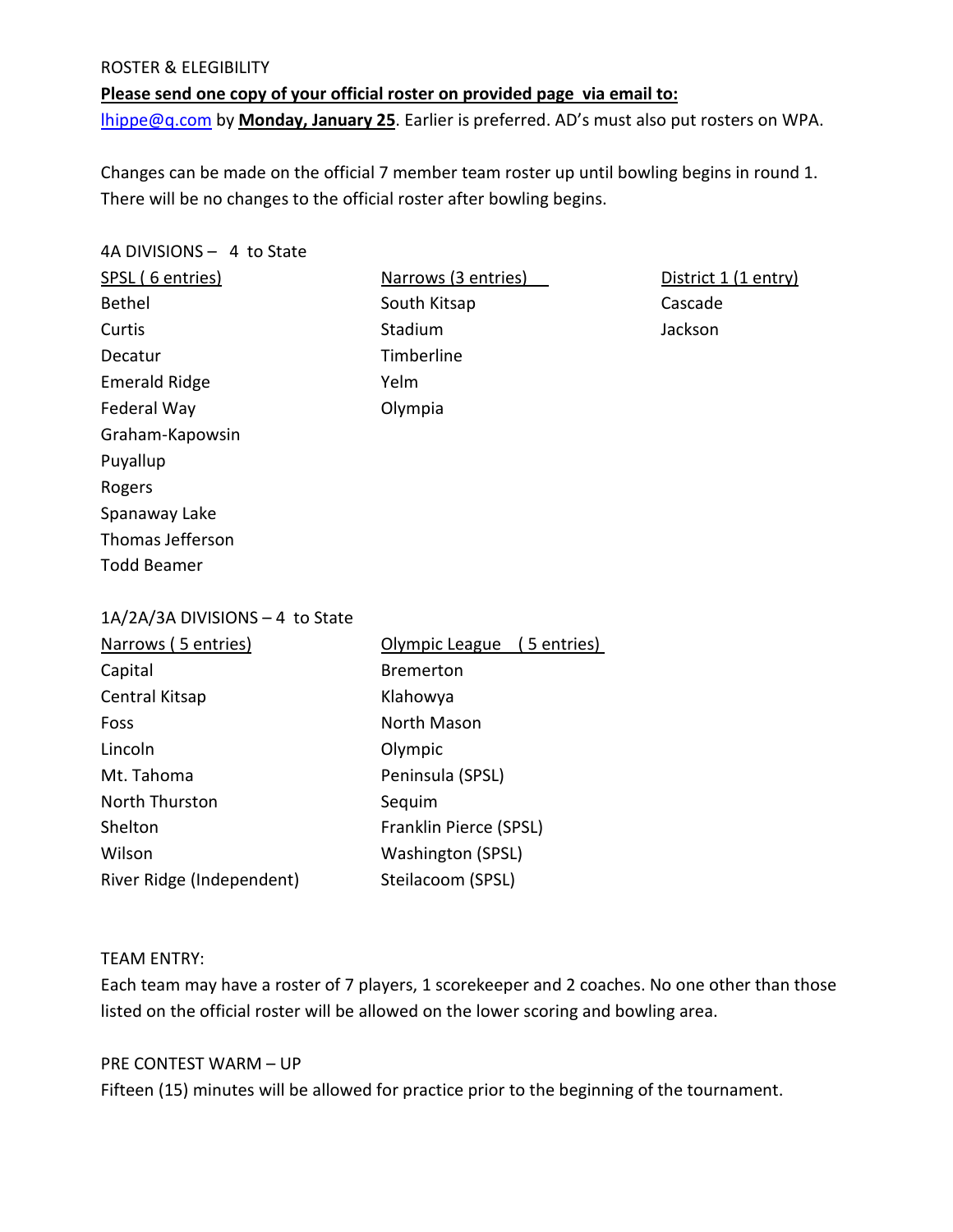#### UNIFORM:

**All players and coaches shall appear in appropriate matching tops and bottoms for their school's bowling uniform. Slacks, hemmed shorts, skirts and collared sport shirts with a commercially**  lettered school name and logo on the back are acceptable team apparel. Athletes may not compete in jeans or yoga pants. Individual names can appear on the front of the shirt only.

No hats shall be worn. All team members must be similarly dressed.

CONDUCT OF COACHES AND PLAYERS:

The coach shall be the official representative of the team in all communications with the tournament officials.

Two coaches and the five bowlers bowling in a round are the only persons authorized to be in the settee seating or lane playing area, or one Coach and the Scorekeeper. Not to exceed 7 per team.

# TOURNAMENT

Round 1 Each team will have 5 girls bowl 3 games of total pins. Each team will rotate lanes after each game. At the end of 3 games teams will change lanes and be paired by total pins. Individual State qualifying scores can only be obtained by bowling all of Round 1.

Round 2 Baker Format - Teams will be paired by results of Round 1 (1 with 2, 3 with 4, 5 with 6, etc.). All team members, (5), follow each other in regular order to bowl a single game. Player #1 bowls frames 1 and 6, #2 bowls frames 2 and 7, #3 bowls frames 3 and 8, #4 bowls frames 4 and 9, and #5 bowls frames 5 and 10. The order of bowling is set by the coach and may be adjusted at the conclusion of any game. The combined effort of the team constitutes a game.

# STATE QUALIFICATION

Team Pin total after the 4 games of Baker Format combined with the Round 1 totals will be used to determine the top 4 4A teams and the top 4 1A/2A/3A teams that will qualify for state.

Individual The eight individual bowlers with the highest average (from Round 1) from nonqualifying 4A and 1A/2A/3A teams will qualify for state.

> In the event of a tie for an individual alternate: The bowler with the higher league tournament pin count will win the tie. If tied bowlers are present there will be a 4 frame roll off.

# OFFICIAL SCORE:

Coaches shall double check the score sheet game-by game to accept the score of teams and individuals as official. **Coaches or official scorekeeper only are allowed in the official scoring area.**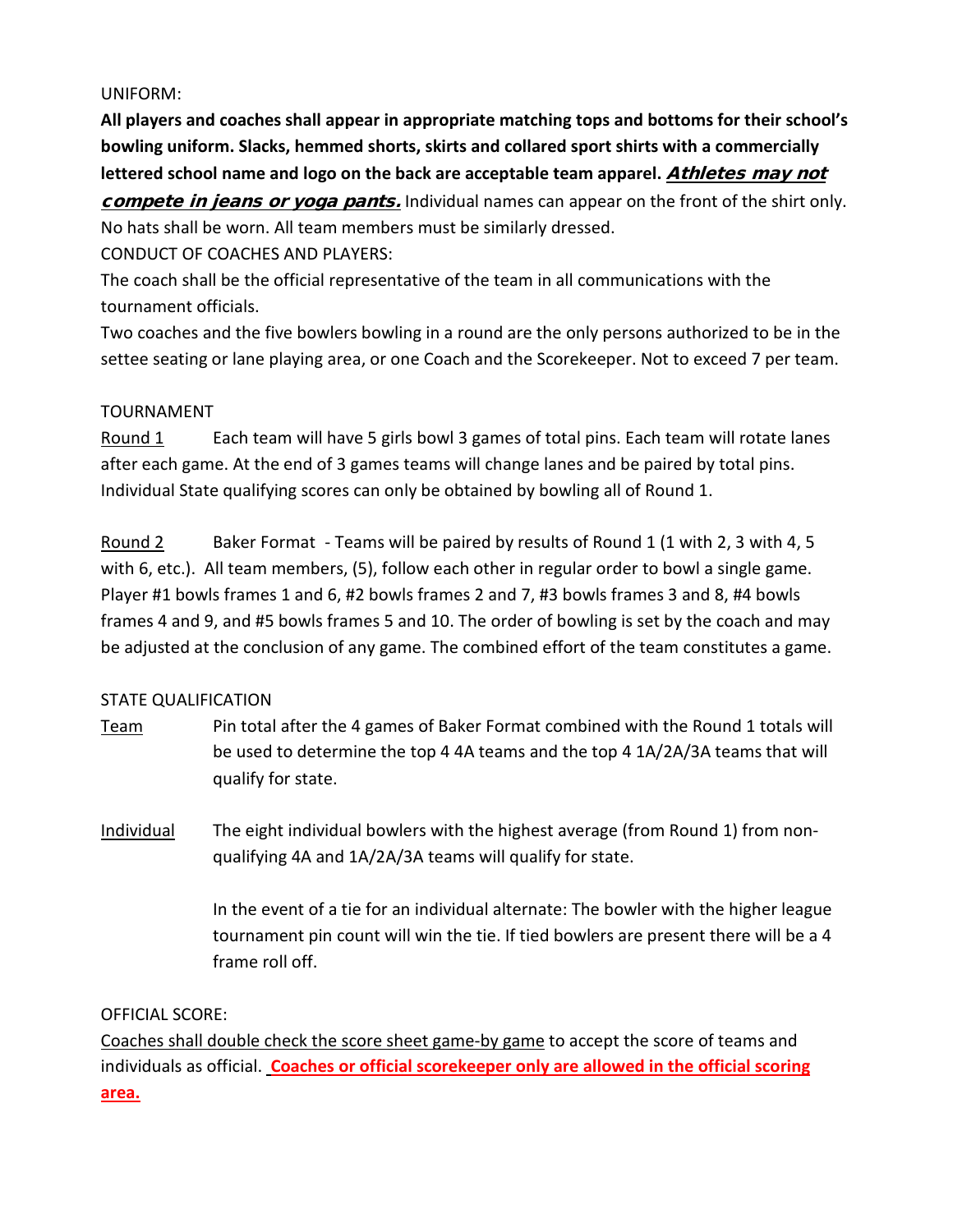# TEAM INTRODUCTIONS:

All 7 girls from each team and individuals will be introduced prior to Round 1.

# TIE PROCEDURE:

Round 1 A coin flip will determine lane placement after Round 1.

Round 2 If two or more teams tie for the last qualifying place for state the teams involved will bowl an additional Baker tiebreak game. This process will continue until one Team wins the round.

# OPEN SUBSTITUTIONS:

Open substitutions are allowed at any time during a regular game. If a substitute enters in the middle of a game, the substitute must assume the score of the competitor she is replacing. The score will not be assigned to anyone and the original competitor cannot re-enter that game. All substitutions shall be noted on the score card. The same substitution rule applies to the Baker games.

# BALL INFORMATION:

- A. The ball may not be removed from the establishment during the competition.
- B. The surface of the ball may not be altered between Rounds 1 and 2 by the use of abrasives.
- C. The use of approved cleaning agents such as isopropyl (rubbing) alcohol is permissible. Use is restricted to outside of immediate bowling area.
- D. Ball Certification: Coaches are responsible to insure that each of their team member's balls will conform to USBC specifications.

# AWARDS:

Top 2 teams receive a plaque. Top 3 individuals receive pins and  $4<sup>th</sup>$  through  $10<sup>th</sup>$  individuals receive ribbons for each of the two tournaments.

# GENERAL STATEMENTS:

The official school banner (made of cloth or vinyl) will be the only sign permitted. Screeching & loud chanting should be at a minimum.

# **Any artificial noise makers or balloons are prohibited. No Cheerleader or student/ parent led chants.**

GAMES COMMITTEE: Scott Nordi, WCDIII Bowling Chairman Lakes High School Jennifer Evans, Pacific Lanes Manager Shelly Thiel, West Central District III Director Loree Hippe, Game Manager Al Barnes, South Puget Sound League – Bethel School District Wendy Malich, South Puget Sound League 2A/3A Nate Andrews, Olympic League – Olympic High School

Bill Baxter Narrows League – Central Kitsap High School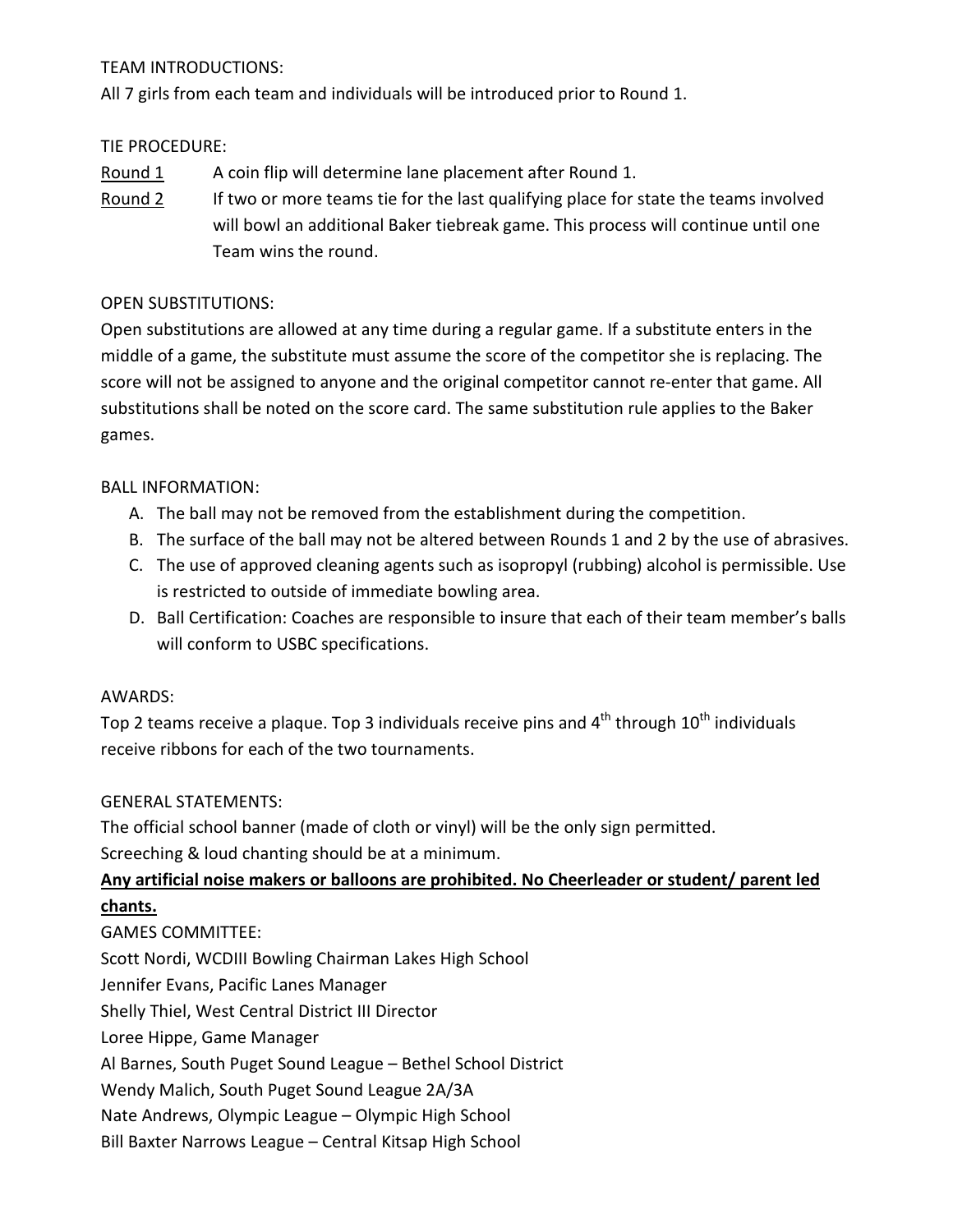DIRECTIONS TO PACIFIC LANES:

I-5 to Exit  $129 - 72<sup>nd</sup>$  street. Go East 1.2 miles and turn left on "D" Street. Or Highway 512 going to Parkland, take Pacific Ave. (HWY 7) exit. Go North on Pacific Avenue 2.3 miles. Turn left on 72<sup>nd</sup> and a quick right onto "D" Street.

WCDIII PASS LIST: Official WCD Pass list will be through WPA. See your Athletic Director. by **Monday January 25, 2016.**

PACIFIC LANES AND WCD HOUSE RULES **NO OUTSIDE FOOD OR BEVERAGES brought into facility. NO SMOKING NO ALCOHOL CONSUMPTION**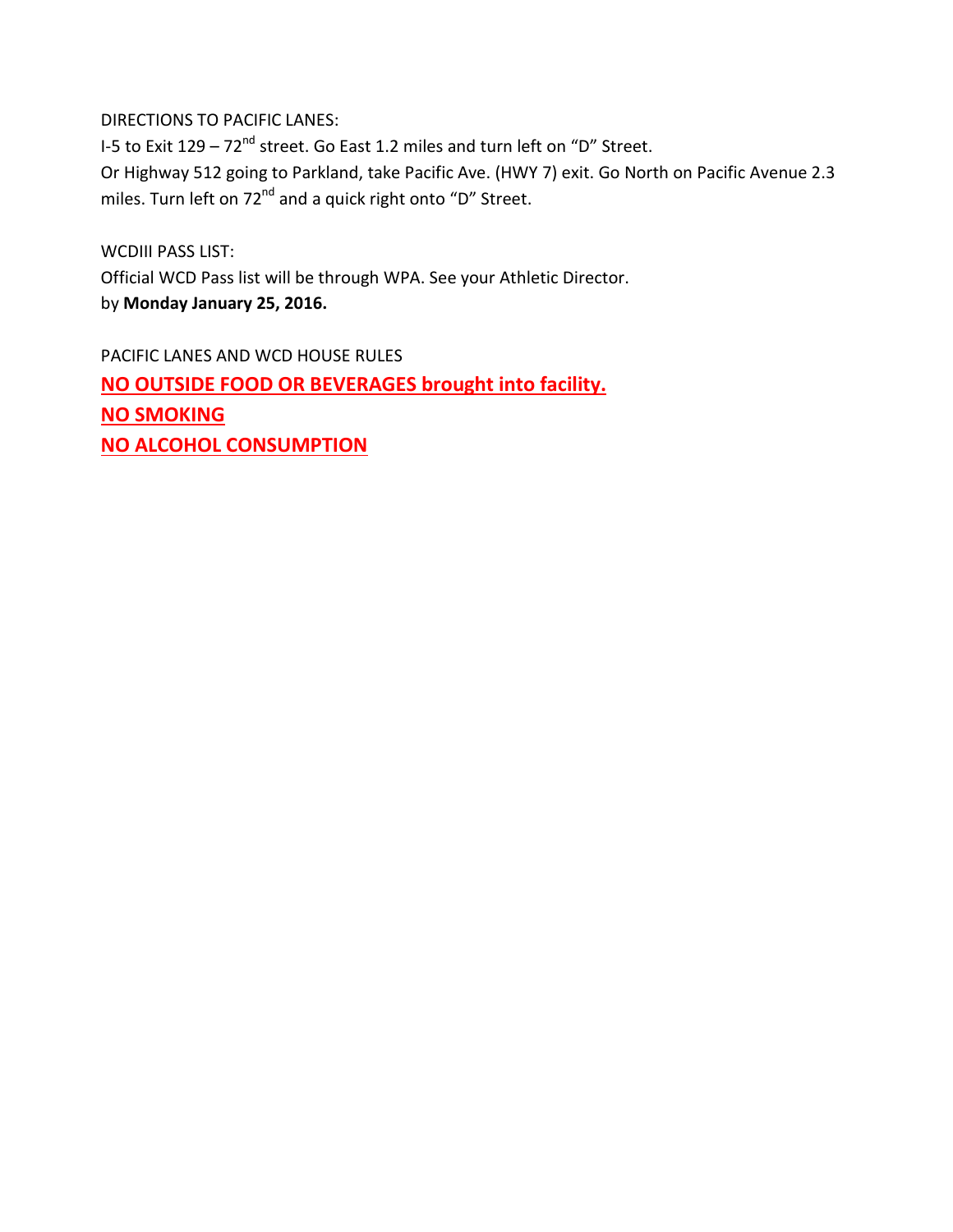#### **LANE ASSIGNMENTS:**

Round 1 Assignments

Lane 1-4 Open \_\_\_\_\_\_\_\_\_\_\_\_\_\_\_\_\_\_\_\_\_\_\_\_\_\_\_\_\_\_\_\_\_\_\_\_\_\_\_\_\_\_\_\_\_\_\_\_\_\_\_\_\_\_\_\_\_\_\_\_\_\_\_\_\_

| Lane 5         | <b>4A Team Extras</b>              |                          |
|----------------|------------------------------------|--------------------------|
| Lane 6         | <b>4A Team Extras</b>              |                          |
| Lane 7         | 4A Individual Qualifiers (5)       | Lane $9$ - Lane 11       |
| Lane 8         | 4A Individual Qualifiers (5)       | Lane $14$ - Lane $12$    |
| Lane 9         | 4A Individual Qualifiers (5)       | Lane $11$ - Lane 13      |
| Lane 10        | 4A Individual Qualifiers (5)       | Lane $8$ - Lane 14       |
| Lane 11        | 1A/2A/3A Individual Qualifiers (4) | Lane 13 - Lane 7         |
| Lane 12        | 1A/2A/3A Individual Qualifiers (5) | Lane $10$ - Lane 8       |
| Lane 13        | 1A/2A/3A Individual Qualifiers (4) | Lane $7 -$ Lane 9        |
| <b>Lane 14</b> | 1A/2A/3A Individual Qualifiers (5) | <u>Lane 12 - Lane 10</u> |
| Lane 15        | 4A SPSL 6                          | Lane $17$ - Lane $19$    |
| Lane 16        | 4A SPSL 5                          | Lane $24$ – Lane $22$    |
| Lane 17        | 4A SPSL 4                          | Lane 19 - Lane 21        |
| Lane 18        | 4A Narrows 3                       | Lane $16$ – Lane 24      |
| Lane 19        | 4A SPSL 3                          | Lane $21 -$ Lane 23      |
| Lane 20        | 4A Narrows 2                       | Lane $18 -$ Lane $16$    |
| Lane 21        | 4A District 1                      | Lane 23 - Lane 15        |
| Lane 22        | 4A SPSL 2                          | Lane $20 -$ Lane $18$    |
| Lane 23        | 4A Narrows 1                       | Lane 15 - Lane 17        |
| Lane 24        | 4A SPSL 1                          | <u>Lane 22 – Lane 20</u> |
| Lane 25        | 2A/3A Olympic 1                    | Lane 27 - Lane 29        |
| Lane 26        | 2A/3A Narrows 1                    | Lane $34$ – Lane $32$    |
| Lane 27        | 2A/3A Olympic 2                    | Lane 29 - Lane 31        |
| Lane 28        | 2A/3A Narrows 2                    | Lane $26$ – Lane $34$    |
| Lane 29        | 2A/3A Olympic 3                    | Lane $31 -$ Lane $33$    |
| Lane 30        | 2A/3A Narrows 3                    | Lane $28 -$ Lane $26$    |
| Lane 31        | 2A/3A Olympic 4                    | Lane 33 - Lane 25        |
| Lane 32        | 2A/3A Narrows 4                    | Lane $30 -$ Lane 28      |
| Lane 33        | 2A/3A Olympic 5                    | Lane 25 - Lane 27        |
| <b>Lane 34</b> | 2A/3A Narrows 5                    | <u>Lane 32 – Lane 30</u> |
| Lane 35        | 2A/3A Team Extras                  |                          |
| Lane 36        | 2A/3A Team Extras                  |                          |

*The WCD III / NW District 1 Girls Bowling Tournament in not a USBC sanctioned tournament.*